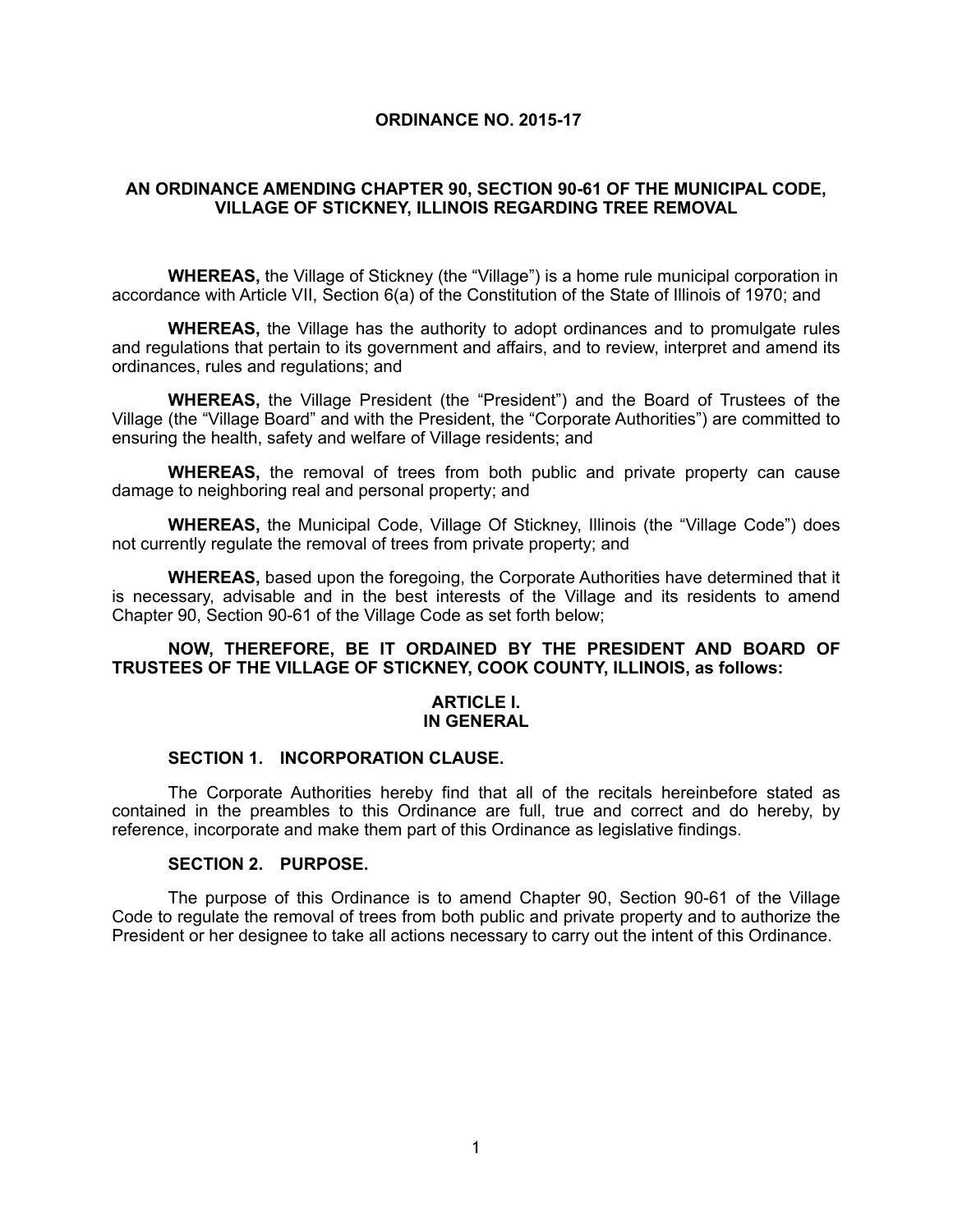# **ARTICLE II.**

# **AMENDMENT OF CHAPTER 90, SECTION 90-61 OF THE MUNICIPAL CODE, VILLAGE OF STICKNEY, ILLINOIS**

# **SECTION 3.0. AMENDMENT OF CHAPTER 90, SECTION 90-61.**

That the Village Code is hereby amended, notwithstanding any provision, ordinance, resolution or Village Code section to the contrary, by amending Chapter 90, Section 90-61, which Section shall be amended as follows:

(a) It shall be unlawful to plant any tree or bush in any public street or parkway or other public place in the village without having first secured a permit therefor. Applications for such permits shall be made to the building department village clerk and shall be referred by him to the village supervisor board of trustees. All trees and shrubs so planted shall be placed subject to the directions and approval of the village supervisor board of trustees.

(b) It shall be unlawful to remove or cut down any tree or shrub or portion thereof in any street, parkway or other public place without having first secured a permit therefor. Applications for such permits shall be made to the building department village clerk and shall be referred by him to the village supervisor president and board of trustees before permission shall be granted. Any contractor or landscaping company contracted to perform tree removal services on public property shall be duly licensed and bonded.

(c) It shall be unlawful to remove or cut down any tree or shrub exceeding eight (8) feet in height on private property without having first secured a permit therefor. Applications for such permits shall be made to the building department and shall be referred to the village supervisor before permission shall be granted. Any contractor or landscaping company contracted to perform tree removal services on private property shall be duly licensed and bonded. Property owners shall be responsible for the disposal of trees or shrubs to be removed from private property.

# **SECTION 3.1. OTHER ACTIONS AUTHORIZED.**

The officers, employees and/or agents of the Village shall take all action necessary or reasonably required to carry out, give effect to and consummate the amendments contemplated by this Ordinance and shall take all action necessary in conformity therewith. The officers, employees and/or agents of the Village are specifically authorized and directed to draft and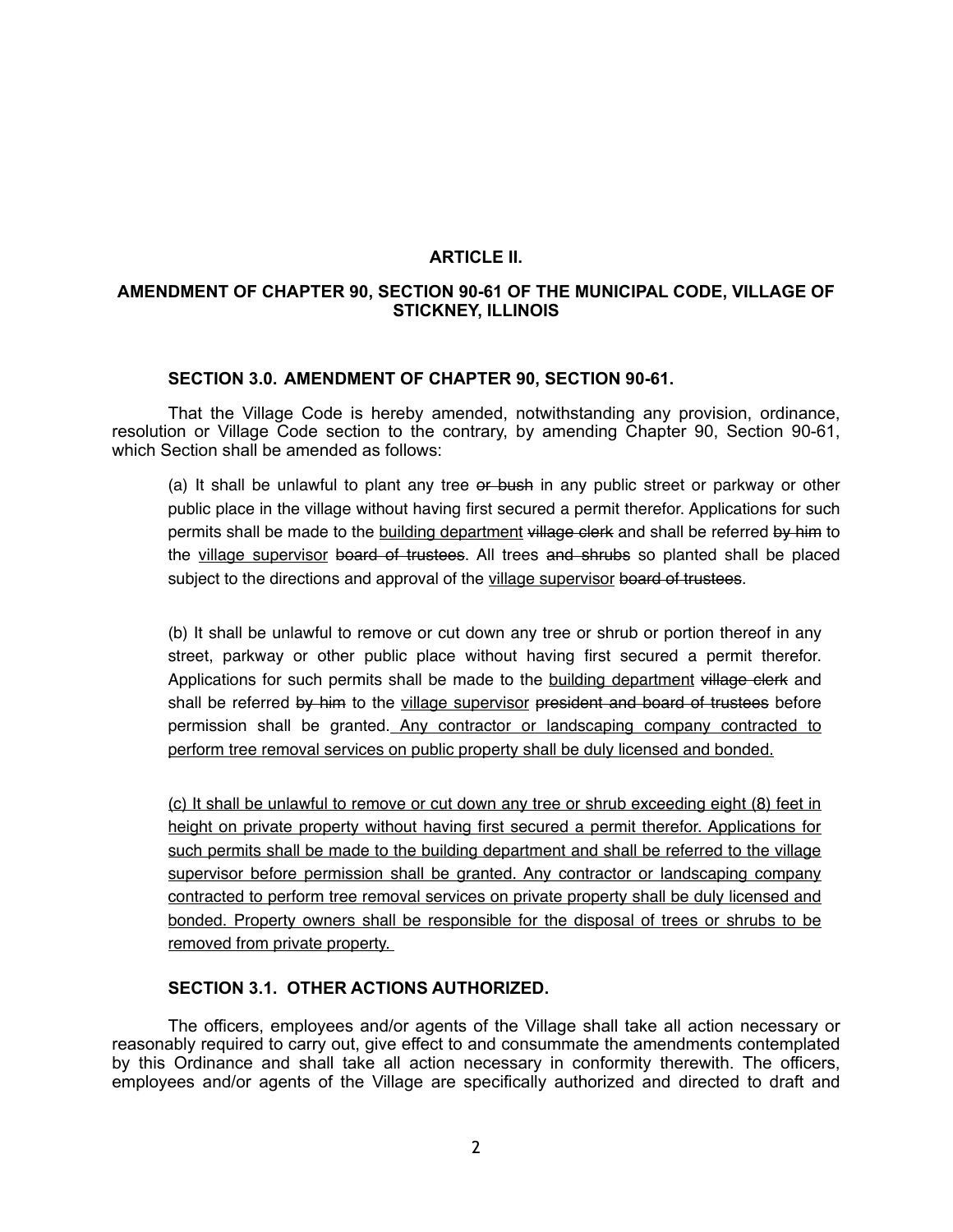disseminate any and all necessary forms or notices to be utilized in connection with the intent of this Ordinance.

#### **ARTICLE III. HEADINGS, SAVINGS CLAUSES, PUBLICATION, EFFECTIVE DATE**

# **SECTION 4. HEADINGS.**

The headings of the articles, sections, paragraphs and subparagraphs of this Ordinance are inserted solely for the convenience of reference and form no substantive part of this Ordinance nor should they be used in any interpretation or construction of any substantive provision of this Ordinance.

# **SECTION 5. SEVERABILITY.**

The provisions of this Ordinance are hereby declared to be severable and should any provision of this Ordinance be determined to be in conflict with any law, statute or regulation by a court of competent jurisdiction, said provision shall be excluded and deemed inoperative, unenforceable and as though not provided for herein and all other provisions shall remain unaffected, unimpaired, valid and in full force and effect.

# **SECTION 6. SUPERSEDER.**

All code provisions, ordinances, resolutions, rules and orders, or parts thereof, in conflict herewith are, to the extent of such conflict, hereby superseded.

#### **SECTION 7. PUBLICATION.**

A full, true and complete copy of this Ordinance shall be published in pamphlet form or in a newspaper published and of general circulation within the Village as provided by the Illinois Municipal Code, as amended.

#### **SECTION 8. EFFECTIVE DATE.**

This Ordinance shall be effective and in full force immediately after its passage and approval.